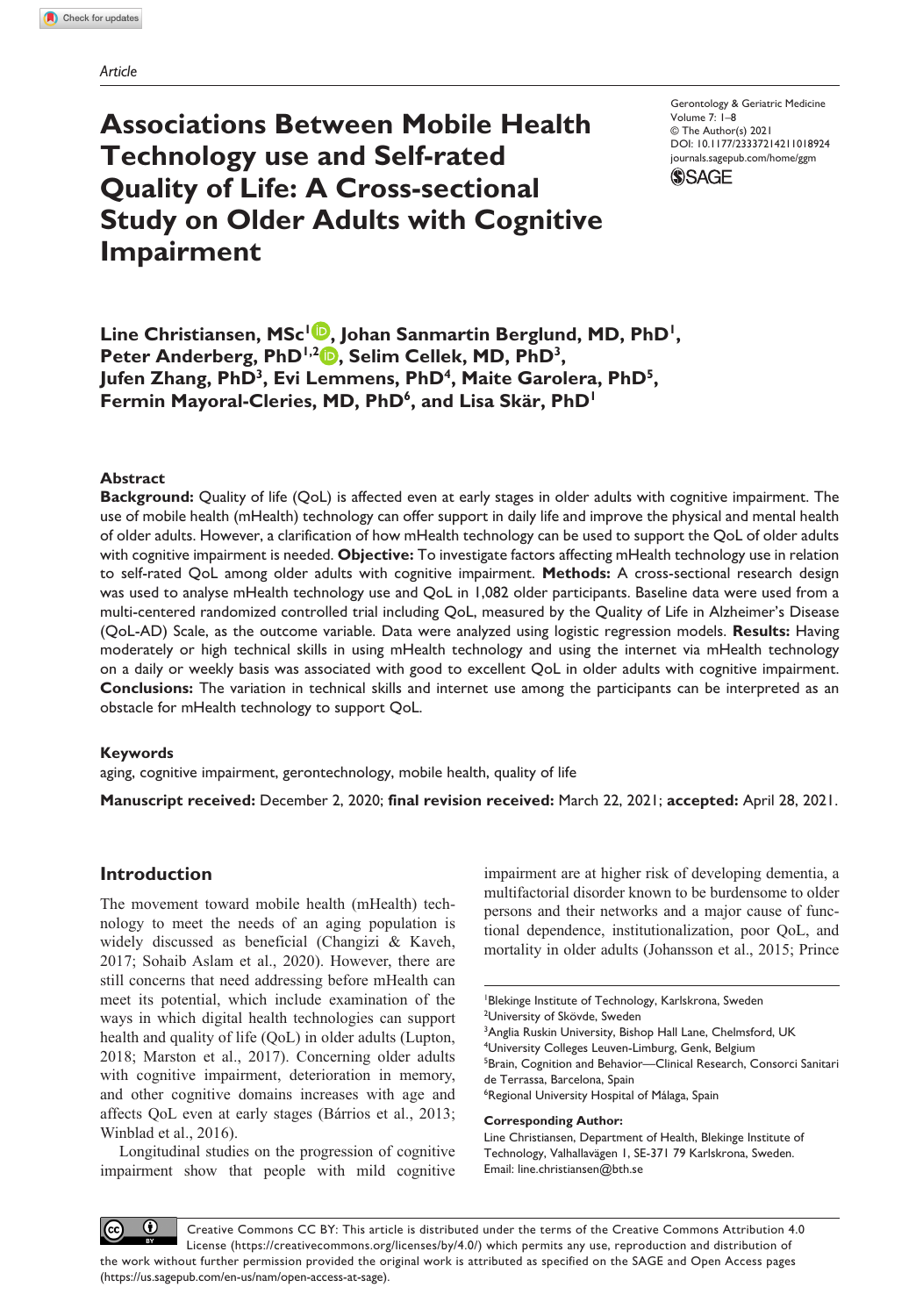et al., 2015; Qiu et al., 2013). There is an increasing number of studies suggesting that the adoption of mHealth technology can offer support in daily activities, relationships, memory, leisure activities, health, and safety; thus, it may improve the physical and mental health of older adults (Koo & Vizer, 2019; Rathbone & Prescott, 2017). However, according to previously published research, using the same source of information, the technology literacy level related to the use of mHealth technology has been shown to vary significantly among older adults with cognitive impairment, and there is a gap between the perceived potential and real use of these technologies (Christiansen et al., 2020; Guzman-Parra et al., 2020). In addition, the evidence for improving health and QoL with the use of mHealth technology among this study population is of limited quality; there is a lack of or inconsistency in data on health outcomes used for the evaluation of studies, little to no emphasis on user-centered design, study populations that are too small and so on (Bateman et al., 2017). What is obvious from the studies reported in the literature is that the relationship between mHealth technology and QoL has not yet been clarified. Determining this relationship contributes to bridging the knowledge gap of ways in which mHealth technology can be used to support QoL in older adults with cognitive impairment. Hence, the purpose of this study was to investigate factors affecting mHealth technology use in relation to self-rated QoL among older adults with cognitive impairment.

# **Methods**

## *Design and Setting*

A cross-sectional research design was used to investigate mHealth technology use and QoL among older adults with cognitive impairment. The present study used baseline data, collected between October 2017 and February 2019, from a multi-center randomized controlled trial—the Support, Monitoring and Reminder Technology for Mild Dementia project (SMART4MD; <www.smart4md.eu>; Anderberg et al., 2019). The trial was carried out in four clinical centers located as follows: one in Belgium, two in Spain, and one in Sweden. The objective of the trial was to investigate the effects of a customized mHealth application on the QoL of older adults with mild dementia or mild cognitive impairment and their caregivers. The application has been adapted specifically for this study population through a structured process involving the participation of primary users (adults with cognitive impairment) and informal caregivers. The protocol is registered at ClinicalTrials. gov (NCT03325699).

## *Participants*

In total, 1,082 older participants were selected from the SMART4MD trial to be included in this study. The selection was based on the same inclusion criteria as used in the trial, where the participants needed to be aged 55 or above, have an informal caregiver, and have experienced difficulties in recall for the last 6months. The participant also needed to score between 20 and 28points on the Mini–Mental State Examination (MMSE) to be included. The MMSE contains questions regarding memory, learning, orientation, and so on; the possible score is 0 to 30 points, where a score of 26 points or less indicates cognitive difficulties (Folstein et al., 1975). In this study, a cut-off of 28points was used based on findings that a cut-off score of 27 or 28 is appropriate to use in larger evaluations because adults in this context are at a greater risk of being diagnosed with dementia (O'Bryant et al., 2008). The median MMSE score for participants was 26 (interquartile range [IQR]=24–28) points, and 28.70% (*n*=300) had received the formal diagnosis of dementia. Participants who scored 11 or above on the Geriatric Depression Scale or had a life expectancy of 3years or less were excluded. This study sample has been included in a previous study (Guzman-Parra et al., 2020).

## *Measures*

*Outcome variable.* To measure QoL as the outcome variable in this study, the Quality of Life in Alzheimer's Disease (QoL-AD) Scale was used (Logsdon et al., 1999). This is a disease-specific questionnaire, measuring the current QoL in individuals with cognitive impairment/dementia based on 13 items with a 4-point Likert scale, where the highest score responds to excellent QoL and the lowest score responds to poor QoL. The QoL-AD is administered in an interview format where specific items have been selected to reflect Lawton's four domains of QoL in older adults. The internal reliability of the questionnaire was established in patients with AD and their caregivers' it was later found to be reliable and valid for individuals with MMSE scores >10 (Logsdon et al., 2002). In this study, the Cronbach's alpha for the QoL-AD index was calculated to be 0.886, indicating good reliability. To establish the limit for poor to fair and good to excellent QoL among the study population, a cut-off on the 25th percentile (equal to a score of 32) in the QoL-AD index was used.

*Variables.* Sociodemographic characteristics such as age, sex, education level, and living arrangement was included to control for the main associations and whether the sample reflected the general population of this study or not. Cognitive status included the presence or absence of a formal diagnosis of dementia. To study mHealth technology use in relation to QoL, variables on access to the internet, self-assessed technical skills, frequency of usage, and attitude toward mHealth technology were included (Anderberg et al., 2019). These variables were used to assess the participants' perception of using mHealth technology and the inclusion were based on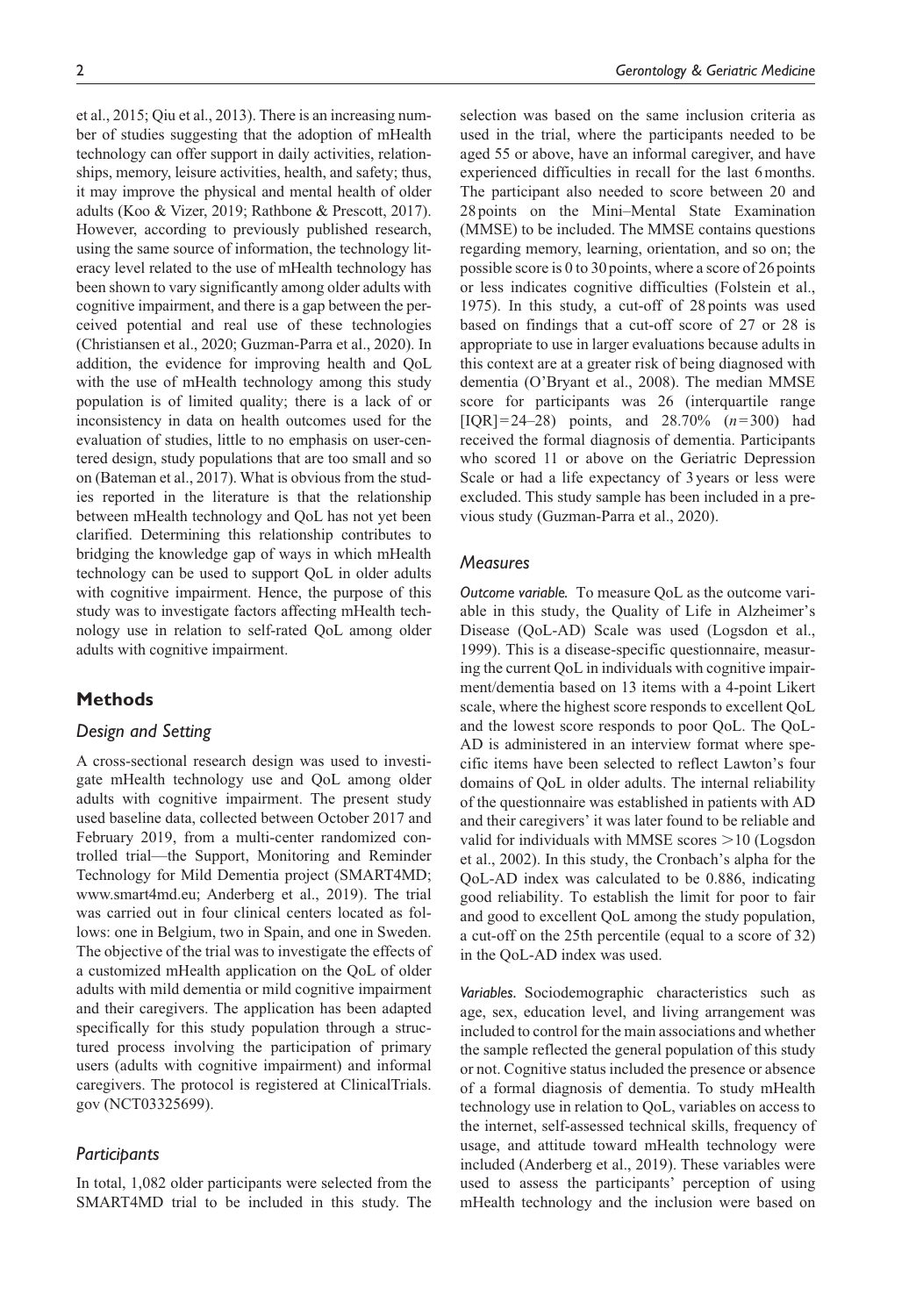previous findings from a qualitative study and a feasibility study using the same sample (Christiansen et al., 2020; Quintana et al., 2020).

## *Statistical Analysis*

All statistical analyses were performed using the Statistical Package for Social Science (SPSS), version 26.0 (IBM Corp., Armonk, NY). An initial descriptive analysis was conducted on the self-rated QoL in the QoL-AD, where the median value and the interquartile range (IQR) were calculated for the participants' response scores. When analyzing all the variables, the Chi-Square test and Mann–Whitney *U*-test were used in the comparison of poor to fair and good to excellent QoL. These results are presented as relative frequency (%) and absolute frequency (*N)*. To analyse the association between mHealth technology use and self-rated QoL, univariate analysis (i.e., correlations with Spearman's rho  $[r_s]$  and binary logistic regression) and multivariate logistic regression models were performed. For model comparisons, the likelihood ratio (forward LR) was used in a stepwise selection based on the significance of the score statistic and on the probability. To determine how well the observed data corresponded to the predicted data in the models, the likelihood ratio test and goodness-of-fit test of Hosmer and Lemeshow (2013) was used. The results of the final multivariate logistic regression model are presented as odds ratios (ORs) with their 95% confidence intervals (CIs) and *p*-values for statistical significance ( $p < .05$ ).

## **Results**

In this study, the proportions of gender and age were similar, where 53.10% (*N*=575) were women, with a median age of 75 ( $IQR = 70-79$ ) years, and  $46.90\%$  $(N=507)$  were men, with a median age of 75 (IQR = 71– 79) years. In the study sample, the proportions of participants with good to excellent and poor to fair QoL, as assessed using the QoL-AD, were 76.60% (*N*=796) and 26.40% (*N*=286), respectively.

# *Self-rated QoL based on Different QoL Aspects*

The median QoL score assessed by the QoL-AD among the study sample was  $36.00$  (IQR=32.00–40.00), indicating a good QoL. The median score was slightly higher in men  $(38.00, IQR=34.00-41.00)$  than it was in women (36.00, IQR=31.00–39.00). Most participants reported that they had a good relationship with their spouse (3.00, IQR=3.00–4.00), family members (3.00, IQR=3.00–4.00), and friends  $(3.00, IQR=3.00-3.00)$ and felt they had a good living situation (3.00, IQR=3.00–4.00). The lowest median value of QoL was observed for the participants' self-rated memory, where

most reported having either poor or fair memory (2.00,  $IQR = 1.00 - 3.00$ ).

# *Relationship Between mHealth Technology use and QoL*

As shown in Table 1, the greatest proportions of participants who reported poor to fair QoL had the following characteristics: female sex (64.40%, *N*=184), age of 65–74years (40.60%, *N*=116), completion of elementary school (72.90%, *N*=207) and previous diagnosis of dementia (35.80%, *N*=98). Among those who reported good to excellent QoL, higher responses were observed in terms of higher education level (22.80%, *N*=181), technical skills in using mHealth technology (26.10%, *N*=208) and frequency of using the internet with mHealth technology (38.20%, *N*=304). As a coherent perception, most participants had a positive attitude toward using mHealth technology for memory support (75.80%, *N*=820).

In the logistic regression analysis, univariate analysis showed weak correlations with attitudes toward mHealth  $(r_s = 0.07, p = .02)$ , access to the internet  $(r_s = 0.07, p = .02)$  $p = .04$ ), frequency of using the internet with mHealth technology  $(r_s = 0.11, p < .001)$  and technical skills in using mHealth technology  $(r<sub>s</sub>=0.18, p<.001)$ . In the multivariate analysis, two of the mHealth variables was found to be associated with QoL (Table 2). Those who reported having moderately or high technical skills in using mHealth technology had  $127\%$  (OR=0.44) higher odds of having good to excellent QoL than those who reported having no or low technical skills. Further, those who reported using the internet daily or weekly with mHealth technology had  $55\%$  (OR=0.65) higher odds of having good to excellent QoL than those who rarely or never used the internet.

Overall, the multivariate logistic regression analysis resulted in a model that explains 15% of the variation in the incidence of having good to excellent QoL (Table 2). The rate of having good to excellent QoL was 60% (OR=0.62) higher among men than women and increased with age (OR=2.60–6.51). Those who had completed higher education had  $99\%$  (OR=0.50) higher odds of having good to excellent QoL compared with those who completed elementary school.

## **Discussion**

This study aimed to investigate factors affecting mHealth technology use in relation to self-rated QoL among older adults with cognitive impairment. The results showed that the self-rated QoL among the study sample was generally perceived as good, but poorer QoL was reported in relation to the participants' selfrated memory. As demonstrated in the analysis, those diagnosed with dementia had a poorer QoL. Despite this, cognitive status (i.e., diagnosis of dementia) was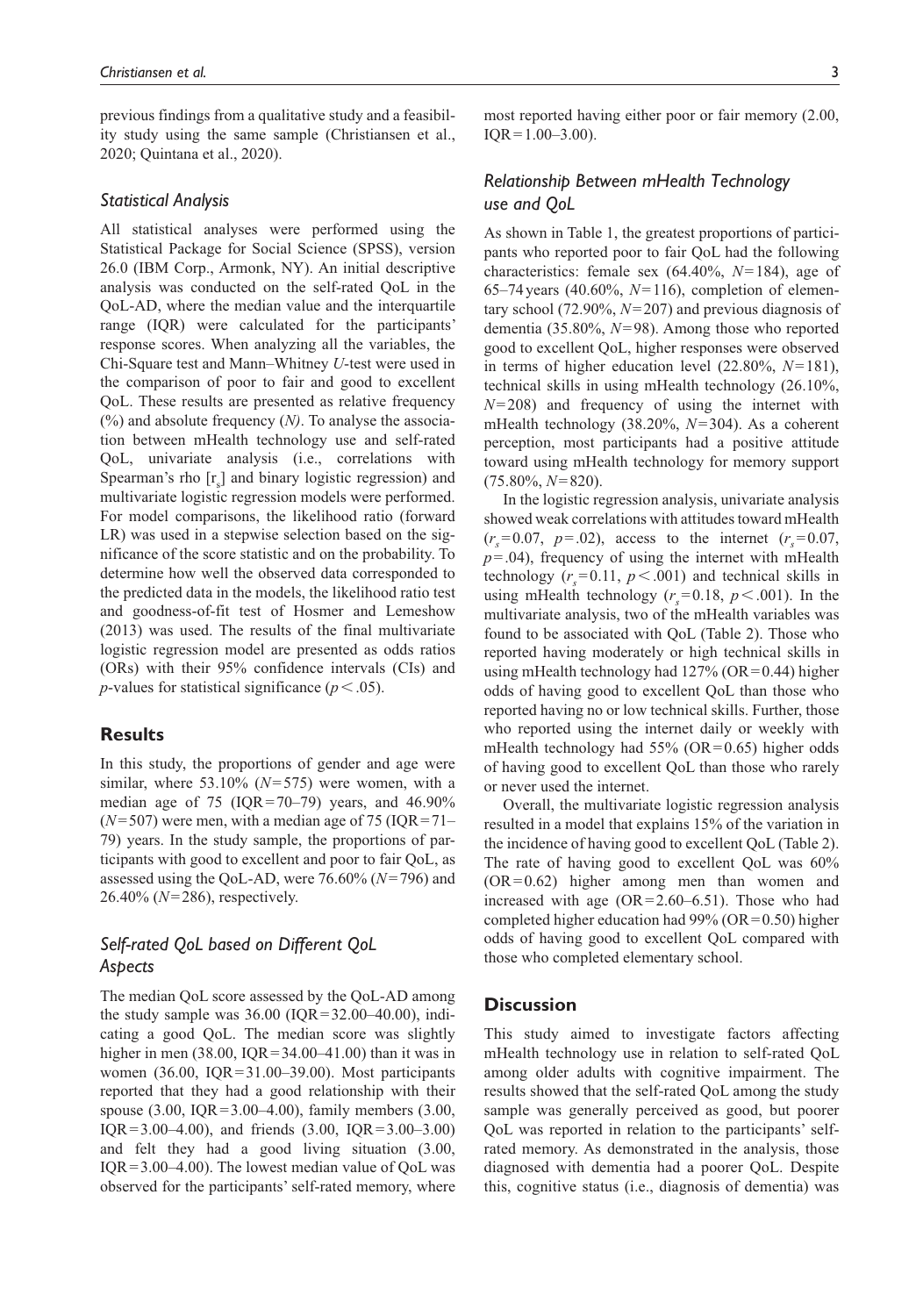| Variable                                                | Good/excellent QoL<br>$N$ (%) | Poor/fair QoL<br>N(%) | Total<br>N(%) | p-Value <sup>a,b</sup> |
|---------------------------------------------------------|-------------------------------|-----------------------|---------------|------------------------|
|                                                         |                               |                       |               |                        |
| Male                                                    | 405 (50.90)                   | 102 (35.70)           | 507 (46.90)   |                        |
| Female                                                  | 391 (49.10)                   | 184 (64.30)           | 575 (53.10)   |                        |
| Age groups                                              |                               |                       |               | .00 <sup>b</sup>       |
| $55 - 64$                                               | 49 (6.20)                     | 49 (17.10)            | 98 (9.10)     |                        |
| $65 - 74$                                               | 312 (39.20)                   | 116 (40.60)           | 428 (39.60)   |                        |
| $75 - 84$                                               | 371 (46.60)                   | 108 (37.80)           | 479 (44.30)   |                        |
| $85+$                                                   | 64 (8.00)                     | 13(4.50)              | 77(7.10)      |                        |
| Education level $(n = 1,077)$                           |                               |                       |               | .00 <sup>b</sup>       |
| Elementary school                                       | 439 (55.40)                   | 207 (72.90)           | 646 (60.00)   |                        |
| Secondary school                                        | 173 (21.80)                   | 51 (18.00)            | 224 (20.80)   |                        |
| Higher education                                        | 181 (22.80)                   | 26 (9.20)             | 207 (19.20)   |                        |
| Living arrangement $(n = 1,074)$                        |                               |                       |               | .55 <sup>a</sup>       |
| Living with others                                      | 625 (79.10)                   | 230 (81.00)           | 855 (79.60)   |                        |
| Living alone                                            | 165 (20.90)                   | 54 (19.00)            | 219 (20.40)   |                        |
| Diagnosis of dementia $(n = 1,045)$                     |                               |                       |               | .00 <sup>a</sup>       |
| Yes                                                     | 202 (26.20)                   | 98 (35.80)            | 300 (28.70)   |                        |
| No                                                      | 569 (73.80)                   | 176 (64.20)           | 745 (71.30)   |                        |
| Access to internet $(n=1,013)$                          |                               |                       |               | .04 <sup>a</sup>       |
| Yes                                                     | 565 (74.20)                   | 170 (67.50)           | 735 (72.60)   |                        |
| No                                                      | 196 (25.80)                   | 82 (32.50)            | 278 (27.40)   |                        |
| Frequency of using mHealth technology                   |                               |                       |               | .14 <sup>b</sup>       |
| Daily                                                   | 448 (56.30)                   | 144 (50.30)           | 592 (54.70)   |                        |
| Weekly                                                  | 65 (8.20)                     | 31 (10.80)            | 96 (8.90)     |                        |
| Rarely                                                  | 21(2.60)                      | 8(2.80)               | 29 (2.70)     |                        |
| Never                                                   | 262 (32.90)                   | 103 (36.00)           | 365 (33.70)   |                        |
| Frequency of using the internet with mHealth technology |                               |                       |               | .002 <sup>b</sup>      |
| Daily                                                   | 304 (38.20)                   | 76 (26.60)            | 380 (35.10)   |                        |
| Weekly                                                  | 71 (8.90)                     | 23 (8.00)             | 94 (8.70)     |                        |
| Rarely                                                  | 41 (5.20)                     | 28 (9.80)             | 69 (6.40)     |                        |
| Never                                                   | 380 (47.70)                   | 159 (55.60)           | 539 (49.80)   |                        |
| Technical skills in using mHealth technology            |                               |                       |               | .00 <sup>b</sup>       |
| None                                                    | 278 (34.90)                   | 131 (45.80)           | 409 (37.80)   |                        |
| Low                                                     | 268 (33.70)                   | 118(41.30)            | 386 (35.70)   |                        |
| Moderately                                              | 208 (26.10)                   | 34 (11.90)            | 242 (22.40)   |                        |
| High                                                    | 42 (5.30)                     | 3(1.00)               | 45 (4.10)     |                        |
| mHealth technology for memory support                   |                               |                       |               | .60 <sup>a</sup>       |
| Yes                                                     | 155 (19.50)                   | 51 (17.80)            | 206 (19.00)   |                        |
| No                                                      | 641 (80.50)                   | 235 (82.20)           | 876 (81.00)   |                        |
| App/software for memory support                         |                               |                       |               | .73 <sup>a</sup>       |
| Yes                                                     | 79 (9.90)                     | 26(9.10)              | 105 (9.70)    |                        |
| No                                                      | 717 (90.10)                   | 260 (90.90)           | 977 (90.30)   |                        |
| Attitude toward mHealth technology for memory support   |                               |                       |               | .02 <sup>a</sup>       |
| Positive                                                | 618 (77.60)                   | 202 (70.60)           | 820 (75.80)   |                        |
|                                                         |                               |                       |               |                        |

Negative 178 (22.40) 84 (29.40) 262 (24.20)

**Table 1.** Distribution of Variables by Self-Rated QoL among Older Adults with Cognitive Impairment (*N*=1,082).

*Note.* Significance level *p*<.05.

a Pearson Chi-square.

b Mann**–**Whitney *U*-test.

not included in the final model due to correlations with the mHealth variables. These results are in line with previous research that used the QoL-AD Scale, clarifying that QoL ratings by people with mild dementia are influenced by a variety of factors; thus, QoL cannot be

determined by a single aspect, such as cognitive status (Woods et al., 2014). Since the measurement of QoL in this study is relevant both in relation to the participants' condition and to the use of mHealth technology, the results must be considered from a multi-dimensional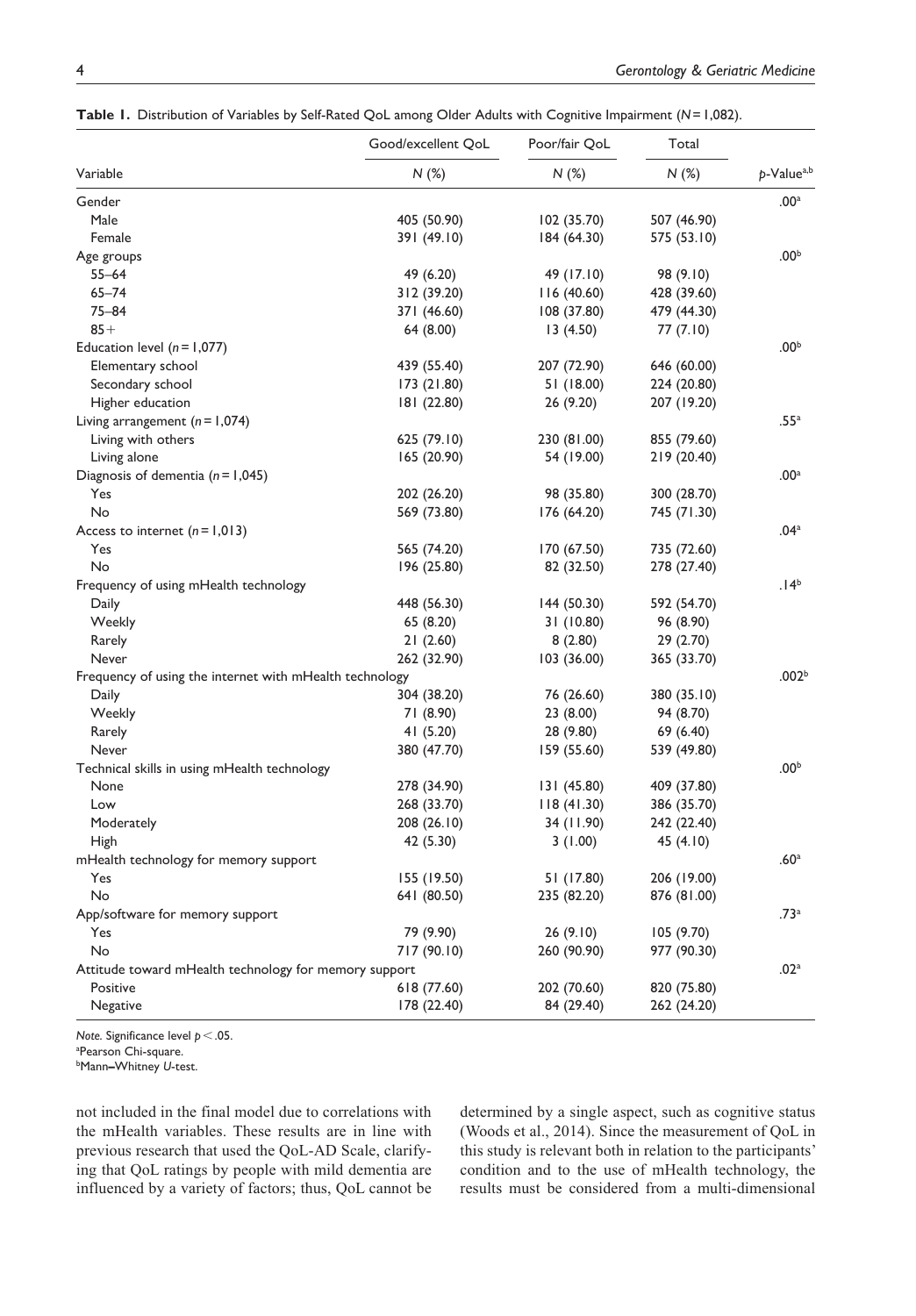|               | Table 2. Multivariate Logistic Regression Analysis (Forward: LR). Impact of mHealth Technology Use on Self-Rated QoL |  |  |
|---------------|----------------------------------------------------------------------------------------------------------------------|--|--|
| $(N=1,077)$ . |                                                                                                                      |  |  |

| Coefficient OR                                      |      |                |             |
|-----------------------------------------------------|------|----------------|-------------|
| $(e^b)$                                             |      | 95% CI for OR  | p-Value     |
| Constant                                            | 5.04 |                | 0           |
| Gender                                              |      |                |             |
| Male                                                | Ref. |                |             |
| Female                                              | 0.62 | $0.46 - 0.86$  | $\mathbf 0$ |
| Age groups                                          |      |                |             |
| $55 - 64$                                           | Ref. |                |             |
| $65 - 74$                                           | 2.6  | $1.57 - 4.30$  | 0           |
| $75 - 84$                                           | 4.79 | $2.82 - 8.14$  | 0           |
| $85+$                                               | 6.51 | $2.85 - 14.85$ | 0           |
| <b>Education level</b>                              |      |                |             |
| Elementary school                                   | 0.5  | $0.31 - 0.82$  | .01         |
| Secondary school                                    | 0.74 | $0.42 - 1.31$  | .3          |
| Higher education                                    | Ref. |                |             |
| Technical skills in using mHealth technology        |      |                |             |
| None/low                                            | 0.44 | $0.28 - 0.69$  | 0           |
| Moderately/high                                     | Ref. |                |             |
| Frequency of using internet with mHealth technology |      |                |             |
| Daily/weekly                                        | Ref. |                |             |
| Rarely/never                                        | 0.65 | $0.44 - 0.94$  | .02         |
| Test                                                |      | $\chi^2$       | p-Value     |
| Overall model evaluation                            |      |                |             |
| Likelihood ratio test                               |      | 103.93         | 0           |
| Goodness-of-fit test                                |      |                |             |
| Hosmer and Lemeshow                                 |      | 4.07           | .77         |

*Note.* Cox and Snell  $R^2 = 0.10$ . Nagelkerke's  $R^2 = 0.15$ . QoL = quality of life is dichotomized (good/excellent QoL = reference).

perspective, which includes micro (individual, subjective) and macro (societal, objective) perspectives on QoL (i.e., Bowling, 2017).

From a micro perspective, the results of this study showed that technical skills and frequency of using the internet was associated with the self-rated QoL, where moderately to high technical skills and daily or weekly internet use corresponded to the perception of having a good or excellent QoL among the older adults. Despite this, many considered that they had low technical skills in using mHealth technology, and almost half of the study sample reported that they never used the internet with mHealth technology. The proportion of daily internet use through mobile technology among individuals aged 16–74years in Europe was 73% at the beginning of 2019, where Belgium, Spain, and Sweden recorded some of the highest proportions of mobile internet use (Eurostat, 2020). Previous research shows that selfassessed abilities and computer/internet skills among older adults are predictive of willingness to adopt technologies (Berkowsky et al., 2017). Studies also indicate that the use of the internet, especially online cognitive training programmes, may have a positive effect on cognitive functions in older adults (Berner et al., 2019; Klimova, 2016). However, using the internet via mHealth technology requires a range of cognitive and technical abilities, such as information-processing speed and working memory performance. In older adults with cognitive impairment, these cognitive abilities are usually reduced, which can negatively affect their use of and interaction with user interfaces (Kwon, 2017; Marston et al., 2017).

Although most older adults in this study had a positive attitude toward using mHealth technology to support memory, the variation in their technical skills, and internet usage indicates that the technology needs to be adapted. Admittedly, this result can be considered as a technology-related cohort effect, as older adults in the future will probably use different types of ICT to an increasing extent, including mHealth technology, to support functions in their daily lives, and maintain social networks. Regardless, a generational gap in capabilities will likely always remain (Damant & Knapp, 2015).

From a macro perspective, the results showed that the self-rated QoL was associated with gender, age, and level of education. The perception of having a good to excellent QoL was significantly higher among males, those with a higher age and those who had completed higher education. The gender differences in QoL among the study sample are probably linked to the level of education. For many years, men have had a higher level of education than women, which is mirrored in this study sample. In addition, higher levels of education are associated with better cognitive performance (Shuba &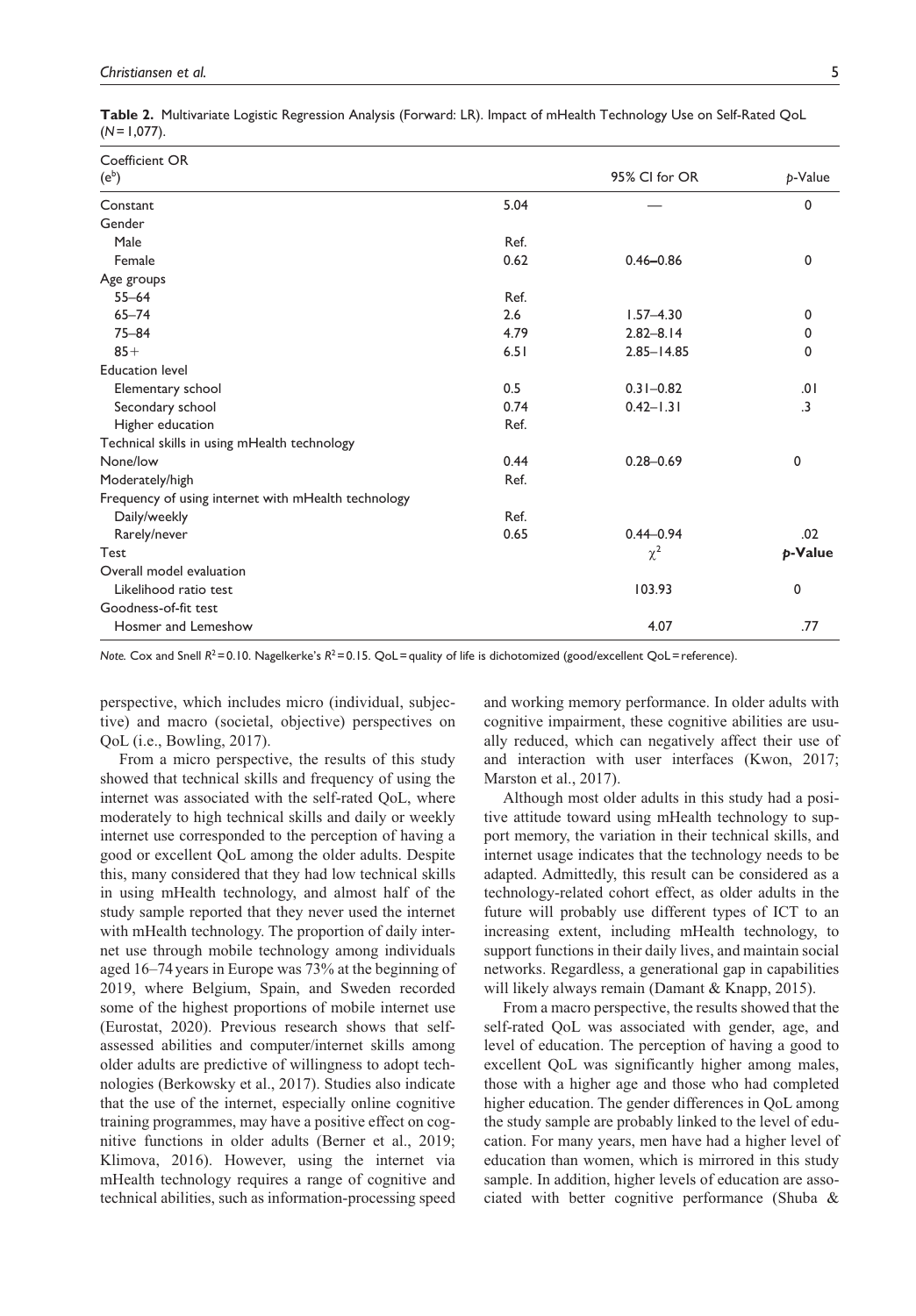Prakash, 2017). Regarding gender differences in technology use, research shows that men are more likely to use and access various types of information and communication technology (ICT) than women are (Kim et al., 2017). Research also shows that internet use in old age predicts a smaller cognitive decline only in men (Ihle et al., 2020). Nevertheless, research on the gender differences in mHealth technology use among older adults with cognitive impairment is still limited.

The results of a higher QoL with increased age may be explained by respondents' living circumstances. Since most participants reported having a good living situation, where 79.60% lived with their spouse, children or someone else, they had social interaction; previous studies identified social interaction as important for the perception of having a good QoL among older adults with mild cognitive impairment (Beerens et al., 2016; Christiansen et al., 2020). In addition, a socially integrated lifestyle in old age, along with mental and physical activity, can have a beneficial effect on cognition that may protect against dementia (Fratiglioni et al., 2004). Overall, the findings from this study contributes with knowledge of importance to the design of mHealth technology for older adults with cognitive impairment by showing ways of using mHealth technology. For the use of mHealth technology to support QoL in older adults with cognitive impairment, future intervention research must be responsive to the needs and capabilities of these older adults.

# **Limitations**

Since this study used a cross-sectional design, in which observed data were collected at a specific point in time, a causal relationship between mHealth technology use and QoL cannot be established. However, the use of a cut-off point for assessing QoL revealed valuable information on the variation in QoL within the study sample at baseline, which is of importance for future research when evaluating longitudinal effects of mHealth technology on QoL in older adults with cognitive impairment.

Further, the inclusion of variables on mHealth technology use in this study were limited to some of the technology use factors for this population which may have affect the final outcome model. However, there may be other factors such as general health status and financial support affecting the relationship between selfrated QoL and mHealth technology use than those included in this study. Also, the use of a disease-specific instrument to measure the outcome among a study sample in the intermediate stage between healthy aging with minor cognitive deficits and dementia can be regarded as a limitation on the validity of the results in this study. However, the inclusion of a rather large sample where almost 30% of the respondents had been diagnosed with dementia, and given that the respondents' cognitive status is likely to deteriorate (Faria et al., 2018), the chosen instrument is considered valid for this study sample.

# **Conclusions**

Factors affecting mHealth technology use in relation to self-rated QoL among older adults with cognitive impairment involves sociodemographic factors, technical skills and internet use. Using mHealth technology can support QoL in older adults with cognitive impairment provided they have adequate technical skills to use the internet regularly. However, the variation in technical skills and internet use among these older adults seems to constitute an obstacle for mHealth technology to support QoL among this population. To facilitate the use and increase the adoption of mHealth technology among older adults with cognitive impairment, we recommend that future development and design of mHealth technologies be based on a participatory approach where older adults with cognitive impairment are integrated into the innovation process.

The findings from this study have implications for future evaluations of mHealth interventions aiming at supporting the QoL in older adults with cognitive impairment, mainly by demonstrating aspects that are important for mHealth technology use to contribute to an improved QoL, as well as by showing the variation of QoL within this population.

### **Acknowledgments**

The authors acknowledge all the older adults who volunteered to participate in the SMART4MD project. This work is a collaboration between several members of the SMART4MD consortium (see<www.smart4md.eu>). The consortium acknowledges the valuable contributions to the project of the following past and present members not reaching full ICMJE standards for authorship in this manuscript: Karen Hayden, Tony Fenton, Claire Preston, Tomer Regev and Stephen Moore (Anglia Ruskin University, UK); Dominique Manhaeve and Jessie Schrijvers (University Colleges Leuven-Limburg, Belgium); María Teresa Arredondo Waldmeyer and Rebeca I. García-Betances (Universidad Politécnica de Madrid, UPM, Spain); Ifty Ahmed (Healthbit Ltd, UK); Carmen Sanmartin, Eric Piculell, Joakim Frögren and Doris Bohman (Blekinge Institute of Technology, Sweden); Jose Guzman and Pilar Barnestein Fonseca (Research Unit, La Unidad de Gestión Clínica de Mental Health, Instituto de Investigación Biomédica de Málaga, Hospital Regional Universitario Málaga, Málaga, Spain); Maria Quintana Aparicio (Brain, Cognition and Behavior—Clinical Research, Consorci Sanitari de Terrassa, Barcelona, Spain). In addition, we would like to thank the statistician Linda Abrahamsson, who assisted in the statistical analysis.

## **Declaration of Conflicting Interests**

The author(s) declared no potential conflicts of interest with respect to the research, authorship, and/or publication of this article.

#### **Funding**

The author(s) disclosed receipt of the following financial support for the research, authorship, and/or publication of this article: This work was supported by Blekinge Institute of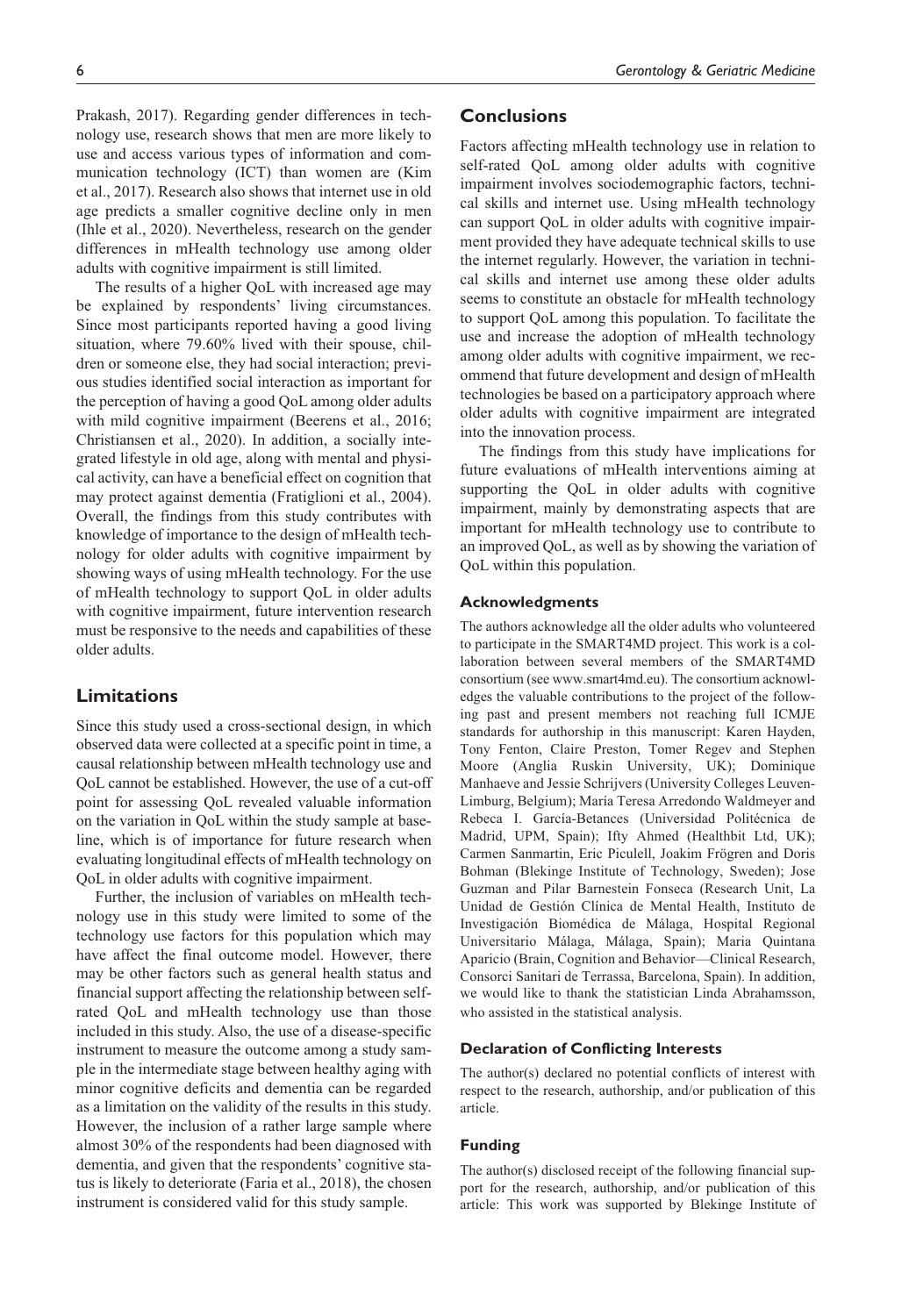Technology and the Support, Monitoring and Reminder Technology for Mild Dementia (SMART4MD) project, which is financially supported by the European Commission Horizon 2020 Research and Innovation Programme [Grant No. 643399].

#### **Ethical Considerations**

The study was performed in compliance with the ethical guidelines of the Declaration of Helsinki (World Medical Association, 2013). The SMART4MD study has been approved by local ethical committees in Belgium (No. S60852) and Spain (No. 02-16-107-029) and the Regional Ethical Review Board in Sweden (LU No. 650-00 and No. 744-00). The older adults were provided both written and oral information about the trial and its content before written informed consent was obtained from each participant entering the trial.

### **ORCID iDs**

Line Christiansen  $\Box$  <https://orcid.org/0000-0002-5135-0452> Peter Anderberg **b** <https://orcid.org/0000-0001-9870-8477>

### **References**

- Anderberg, P., Barnestein-Fonseca, P., Guzman-Parra, J., Garolera, M., Quintana, M., Mayoral, F., Lemmens, E., & Berglund, J. S. (2019). Support Monitoring and Reminder Technology for Mild Dementia (SMART4MD) effects of a digital platform adapted specifically for persons with mild cognitive impairment: Study protocol for a pilot randomized controlled trial. *JMIR Research protocols*, *8*(6), e13711. <https://doi.org/10.2196/13711>
- Bárrios, H., Narciso, S., Guerreiro, M., Maroco, J., Logsdon, R., & de Mendonça, A. (2013). Quality of life in patients with mild cognitive impairment. *Aging & Mental Health*, *17*(3), 287–292. [https://doi.org/10.1080/13607863.2012.7](https://doi.org/10.1080/13607863.2012.747083) [47083](https://doi.org/10.1080/13607863.2012.747083)
- Bateman, D. R., Srinivas, B., Emmett, T. W., Schleyer, T. K., Holden, R. J., Hendrie, H. C., & Callahan, C. M. (2017). Categorizing health outcomes and efficacy of mHealth apps for persons with cognitive impairment: A systematic review. *Journal of Medical Internet Research*, *19*(8), e301. <https://doi.org/10.2196/jmir.7814>
- Beerens, H. C., de Boer, B., Zwakhalen, S. M. G., Tan, F. E. S., Ruwaard, D., Hamers, J. P. H., & Verbeek, H. (2016). The association between aspects of daily life and quality of life of people with dementia living in long-term care facilities: A momentary assessment study. *International Psychogeriatrics*, *28*(8), 1323–1331. [https://doi.org/10.](https://doi.org/10.1017/S1041610216000466) [1017/S1041610216000466](https://doi.org/10.1017/S1041610216000466)
- Berkowsky, R. W., Sharit, J., & Czaja, S. J. (2017). Factors predicting decisions about technology adoption among older adults. *Innovation in Aging*, *1*(3), 1–12. [https://doi.](https://doi.org/10.1093/geroni/igy002) [org/10.1093/geroni/igy002](https://doi.org/10.1093/geroni/igy002)
- Berner, J., Comijs, H., Elmståhl, S., Welmer, A.-K., Sanmartin Berglund, J., Anderberg, P., & Deeg, D. (2019). Maintaining cognitive function with internet use: A two-country, six-year longitudinal study. *International Psychogeriatrics*, *31*(7), 929–936. [https://](https://doi.org/10.1017/S1041610219000668) [doi.org/10.1017/S1041610219000668](https://doi.org/10.1017/S1041610219000668)
- Bowling, A. (2017). *Measuring Health: A review of subjective health, well-being and quality of life measurement scales* (4th ed.). Open University Press.
- Changizi, M., & Kaveh, M. H. (2017). Effectiveness of the mHealth technology in improvement of healthy behaviors in an elderly population—A systematic review. *MHealth*, *3*(51), 1–9.<https://doi.org/10.21037/mhealth.2017.08.06>
- Christiansen, L., Lindberg, C., Sanmartin Berglund, J., Anderberg, P., & Skär, L. (2020). Using mobile health and the impact on health-related quality of life: Perceptions of older adults with cognitive impairment. *International Journal of Environmental Research and Public Health*, *17*(8), e2650. <https://doi.org/10.3390/ijerph17082650>
- Damant, J., & Knapp, M. (2015). *What are the likely changes in society and technology which will impact upon the ability of older adults to maintain social (extra-familial) networks of support now, in 2025 and in 2040?* [Monograph]. Government Office for Science, UK. [https://www.gov.uk/](https://www.gov.uk/government/organisations/government-office-for-science) [government/organisations/government-office-for-science](https://www.gov.uk/government/organisations/government-office-for-science)
- Eurostat. (2020). *Digital economy and society statistics Households and individuals [Dataset]*. [https://ec.europa.](https://ec.europa.eu/eurostat/statistics-explained/index.php?title=Digital_economy_and_society_statistics_-_households_and_individuals#Internet_usage) [eu/eurostat/statistics-explained/index.php?title=Digital\\_](https://ec.europa.eu/eurostat/statistics-explained/index.php?title=Digital_economy_and_society_statistics_-_households_and_individuals#Internet_usage) economy and society statistics - households and [individuals#Internet\\_usage](https://ec.europa.eu/eurostat/statistics-explained/index.php?title=Digital_economy_and_society_statistics_-_households_and_individuals#Internet_usage)
- Faria, C. A., Alves, H. V. D., Barbosa, E. N. B. E., & Charchat-Fichman, H. (2018). Cognitive deficits in older adults with mild cognitive impairment in a two-year follow-up study. *Dementia & Neuropsychologia*, *12*(1), 19–27. [https://doi.](https://doi.org/10.1590/1980-57642018dn12-010003) [org/10.1590/1980-57642018dn12-010003](https://doi.org/10.1590/1980-57642018dn12-010003)
- Folstein, M. F., Folstein, S. E., & McHugh, P. R. (1975). "Mini–mental state". A practical method for grading the cognitive state of patients for the clinician. *Journal of Psychiatric Research*, *12*(3), 189–198. [https://doi.org/](https://doi.org/sj) [sjö](https://doi.org/sj)strm
- Fratiglioni, L., Paillard-Borg, S., & Winblad, B. (2004). An active and socially integrated lifestyle in late life might protect against dementia. *The Lancet Neurology*, *3*(6), 343–353. [https://doi.org/10.1016/S1474-4422\(04\)](https://doi.org/10.1016/S1474-4422(04)00767-7) [00767-7](https://doi.org/10.1016/S1474-4422(04)00767-7)
- Guzman-Parra, J., Barnestein-Fonseca, P., Guerrero-Pertiñez, G., Anderberg, P., Jimenez-Fernandez, L., Valero-Moreno, E., Goodman-Casanova, J. M., Cuesta-Vargas, A., Garolera, M., Quintana, M., García-Betances, R. I., Lemmens, E., Sanmartin Berglund, J., & Mayoral-Cleries, F. (2020). Attitudes and use of information and communication technologies in older adults with mild cognitive impairment or early stages of dementia and their caregivers: Cross-sectional study. *Journal of Medical Internet Research*, *22*(6), e17253.<https://doi.org/10.2196/17253>
- Hosmer, D. W., & Lemeshow, S. (2013). *Applies logistic regression*. Wiley.
- Ihle, A., Bavelier, D., Maurer, J., Oris, M., & Kliegel, M. (2020). Internet use in old age predicts smaller cognitive decline only in men. *Scientific Reports*, *10*(1), 8969. <https://doi.org/10.1038/s41598-020-65846-9>
- Johansson, M. M., Marcusson, J., & Wressle, E. (2015). Cognitive impairment and its consequences in everyday life: Experiences of people with mild cognitive impairment or mild dementia and their relatives. *International Psychogeriatrics/IPA*, *27*(6), 949–958. [https://doi.](https://doi.org/10.1017/S1041610215000058) [org/10.1017/S1041610215000058](https://doi.org/10.1017/S1041610215000058)
- Kim, J., Lee, H. Y., Christensen, M. C., & Merighi, J. R. (2017). Technology access and use, and their associations with social engagement among older adults: Do women and men differ? *The Journals of Gerontology: Series B*, *72*(5), 836–845.<https://doi.org/10.1093/geronb/gbw123>